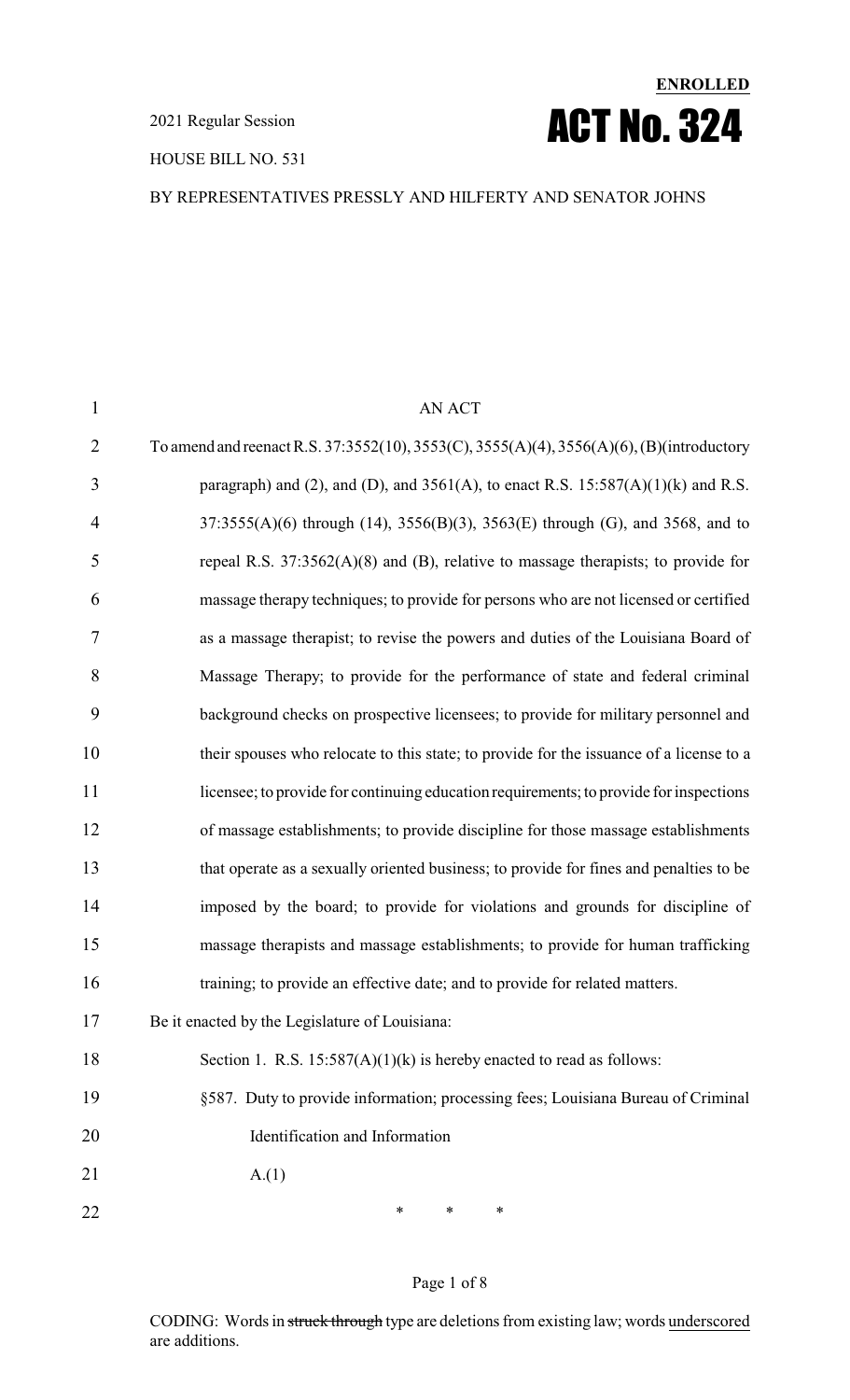| $\mathbf{1}$   | (k) The Louisiana Board of Massage Therapy shall submit fingerprint cards                |
|----------------|------------------------------------------------------------------------------------------|
| $\overline{2}$ | and other identifying information of persons seeking licensure pursuant to R.S.          |
| 3              | 37:3551 et seq. to the bureau. The bureau shall, upon request and after receipt of       |
| 4              | fingerprint cards and other identifying information from the Louisiana Board of          |
| 5              | Massage Therapy, make available to the Louisiana Board of Massage Therapy all            |
| 6              | conviction information contained in the bureau's criminal history record and             |
| 7              | identification files which pertain to the person seeking licensure with the Louisiana    |
| 8              | Board of Massage Therapy. In addition, the fingerprints shall be forwarded by the        |
| 9              | bureau to the Federal Bureau of Investigation for a national criminal history record     |
| 10             | check.                                                                                   |
| 11             | *<br>$\ast$<br>$\ast$                                                                    |
| 12             | Section 2. R.S. 37:3552(10), 3553(C), 3555(A)(4), 3556(A)(6), (B)(introductory           |
| 13             | paragraph) and (2), and (D), and $3561(A)$ are hereby amended and reenacted and R.S.     |
| 14             | 37:3555(A)(6) through (14), 3556(B)(3), 3563(E) through (G), and 3568 are hereby enacted |
| 15             | to read as follows:                                                                      |
| 16             | §3552. Definitions                                                                       |
| 17             | As used in this Chapter:                                                                 |
| 18             | $\ast$<br>*<br>∗                                                                         |
| 19             | (10) "Practice of massage therapy" means the manipulation of soft tissue for             |
| 20             | the purpose of maintaining good health and establishing and maintaining good             |
| 21             | physical condition. The practice of massage therapy shall include advertising or         |
| 22             | offering to engage in the practice of massage therapy and holding oneself out or         |
| 23             | designating oneself to the public as a massage therapist or massage establishment.       |
| 24             | The practice of massage therapy shall include effleurage (stroking), petrissage          |
| 25             | (kneading), tapotement (percussion), compression, vibration, friction (active/passive    |
| 26             | range of motion), stretching activities as they pertain to massage therapy, Shiatsu,     |
| 27             | acupressure, reflexology, trigger point massage, and Swedish massage either by           |
| 28             | hand, forearm, elbow, foot, or with mechanical appliances for the purpose of body        |
| 29             | massage. Massage therapy may include the use of lubricants such as salts, powders,       |
| 30             | liquids, creams with the exception of prescriptive or medicinal creams, heat lamps,      |

# Page 2 of 8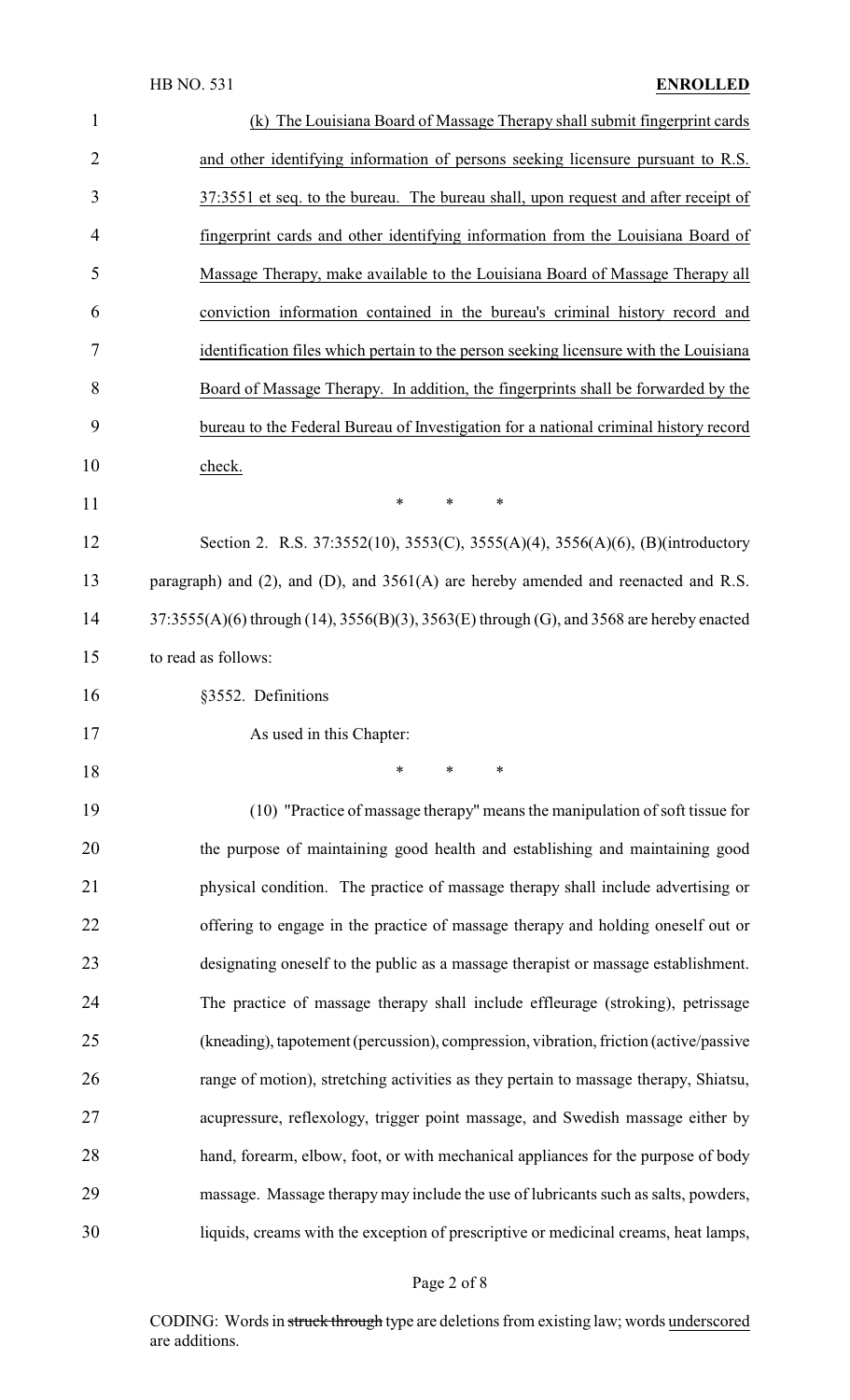| $\mathbf{1}$   | hot and cold stones, whirlpool, hot and cold packs, salt glow, body wraps, or steam    |
|----------------|----------------------------------------------------------------------------------------|
| $\overline{2}$ | cabinet baths, and, with appropriate training, the use of non-prescriptive, off-the-   |
| 3              | shelf commercially available electromechanical devices for which they are trained      |
| 4              | which mimic or enhance the actions possible by the hands. It shall not include         |
| 5              | electrotherapy ultrasound, laser therapy, microwave, colonic therapy, injection        |
| 6              | therapy, or manipulation of the joints., the use of electrical muscle stimulation, or  |
| 7              | transcutaneous electrical nerve stimulation except microcurrent. Equivalent terms      |
| 8              | for massage therapy are massage, therapeutic massage, massage technology, body         |
| 9              | work, or any derivation of those terms. As used in this Chapter, the terms "therapy"   |
| 10             | and "therapeutic" shall not include diagnosis, the treatment of illness or disease, or |
| 11             | any service or procedure for which a license to practice medicine, chiropractic,       |
| 12             | physical therapy, or podiatry is required by law.                                      |
| 13             | $\ast$<br>$\ast$<br>∗                                                                  |
| 14             | §3553. Application of Chapter; exceptions and exemptions                               |
| 15             | $\ast$<br>$\ast$<br>$\ast$                                                             |
| 16             | C. Nothing in this Chapter shall be construed as preventing or restricting the         |
| 17             | practice of any person licensed or certified in this state under any other law from    |
| 18             | engaging in the profession or occupation for which he is licensed or certified.        |
| 19             | However, a person licensed or certified in this state under any other law shall not    |
| 20             | hold himself out to the public as a licensed massage therapist under the provisions    |
| 21             | of this Chapter.                                                                       |
| 22             | $\ast$<br>∗<br>∗                                                                       |
| 23             | §3555. Powers and duties of the board                                                  |
| 24             | A. The board shall:                                                                    |
| 25             | ∗<br>$\ast$<br>∗                                                                       |
| 26             | (4) Adopt and revise rules and regulations pursuant to the Administrative              |
| 27             | Procedure Act for the purpose of administering the provisions of this Chapter. The     |
| 28             | board shall initiate promulgation of such rules and regulations within one hundred     |
| 29             | twenty days following any new changes to provisions of this Chapter.                   |
| 30             | ∗<br>$\ast$<br>∗                                                                       |

# Page 3 of 8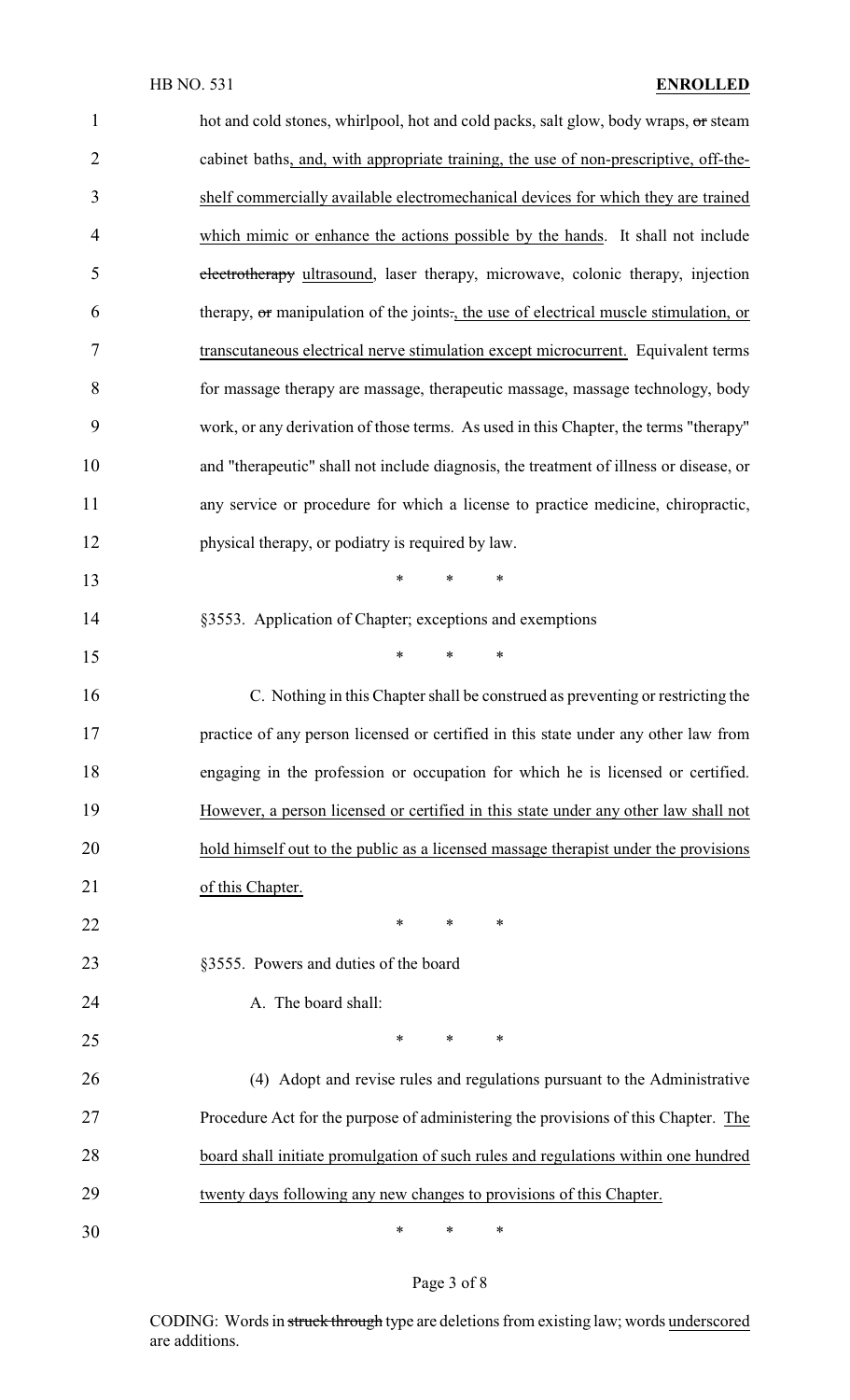| 1              | (6) Prioritize inspections and incorporate risk factors for complaints made             |
|----------------|-----------------------------------------------------------------------------------------|
| $\overline{2}$ | to the board regarding any unlicensed activity by massage therapists or massage         |
| 3              | establishments.                                                                         |
| 4              | Utilize all legally available news outlets as resources to identify<br>(7)              |
| 5              | unauthorized activity of a massage therapist or establishment.                          |
| 6              | (8) Evaluate the performance of inspection contractors who inspect massage              |
| 7              | establishments.                                                                         |
| 8              | (9) Include in the inspection protocol a list of observations for inspectors to         |
| 9              | determine whether there is a strong possibility that an establishment is operating as   |
| 10             | a sexually oriented business and forward to law enforcement, if appropriate.            |
| 11             | (10) Develop a process to identify any unlicensed activity of a person who              |
| 12             | is not licensed by the board.                                                           |
| 13             | (11) Develop a process to review all complaints made to the board.                      |
| 14             | (12) Develop a process to monitor massage establishments who have been                  |
| 15             | notified of violations in accordance with R.S. 37:3563.                                 |
| 16             | (13) Develop guidance to follow a consistent and objective approach to                  |
| 17             | properly protect the public from massage therapists who are disciplined in              |
| 18             | accordance with R.S. 37:3563.                                                           |
| 19             | $(14)(a)$ Submit the names of new applicants for licensure to the Louisiana             |
| 20             | Bureau of Criminal Identification and Information, located within the Department        |
| 21             | of Public Safety and Corrections, for criminal history background checks. Upon the      |
| 22             | board's submission of an applicant's fingerprints and such other identifying            |
| 23             | information as may be required, the Louisiana Bureau of Criminal Identification and     |
| 24             | Information shall survey its criminal history record and identification files and shall |
| 25             | make available to the board all conviction information contained in the Louisiana       |
| 26             | Bureau of Criminal Identification and Information's criminal history record and         |
| 27             | identification files which pertain to the applicant for licensure. In addition, the     |
| 28             | fingerprints shall be forwarded by the Louisiana Bureau of Criminal Identification      |
| 29             | and Information to the Federal Bureau of Investigation for a national criminal history  |
| 30             | record check.                                                                           |

# Page 4 of 8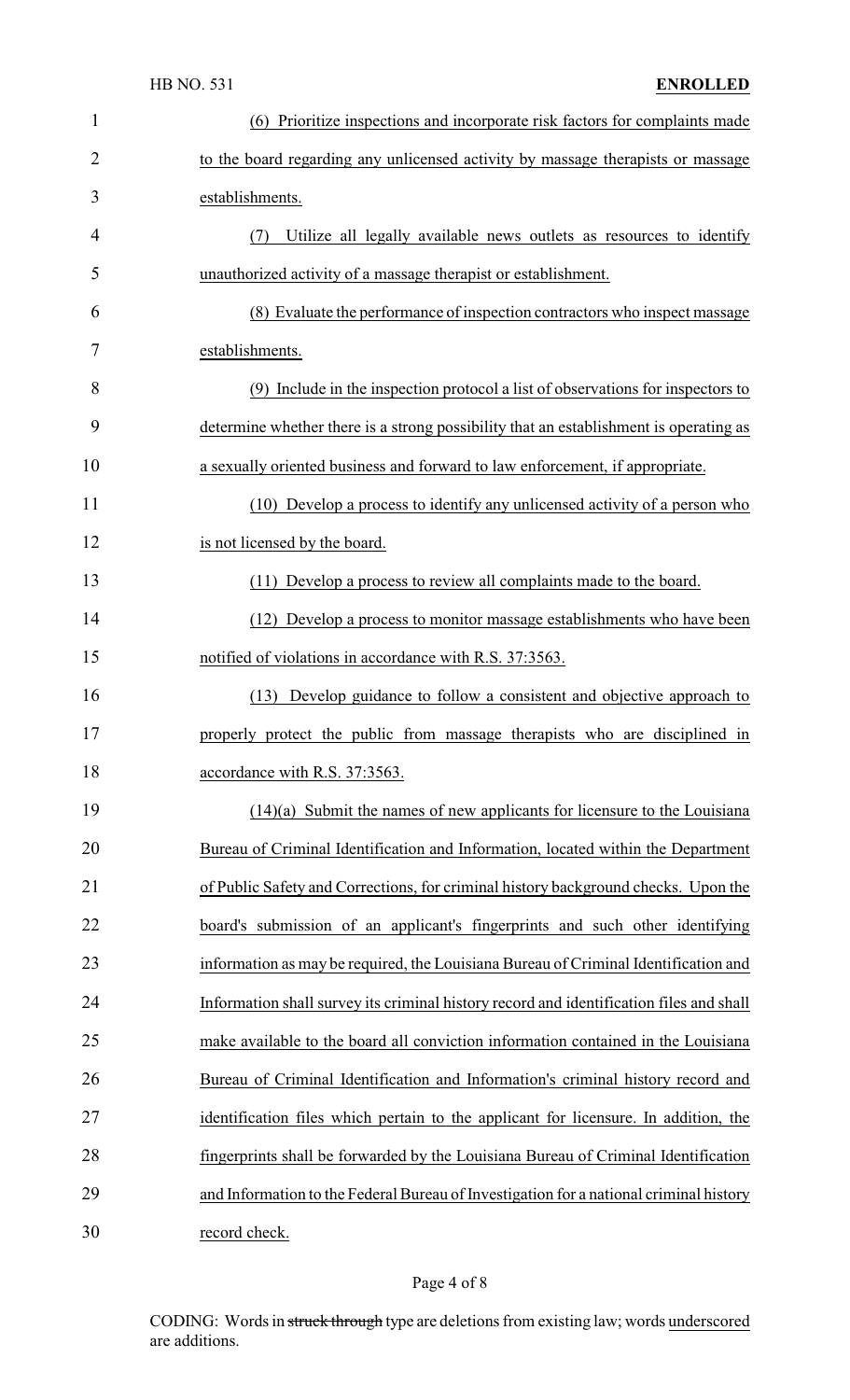#### HB NO. 531 **ENROLLED**

| $\mathbf{1}$   | (b) The costs of providing the information required pursuant to this Section           |
|----------------|----------------------------------------------------------------------------------------|
| $\overline{2}$ | shall be charged by the Louisiana Bureau of Criminal Identification, as specified in   |
| 3              | R.S. 15:587(B), to the board for furnishing the information contained in the           |
| $\overline{4}$ | Louisiana Bureau of Criminal Identification and Information's criminal history         |
| 5              | record and identification files, including any additional costs of providing the       |
| 6              | national criminal history records checks, which pertains to the applicant for          |
| 7              | licensure.                                                                             |
| 8              | $\ast$<br>$\ast$<br>$\ast$                                                             |
| 9              | §3556. Licensure; qualifications                                                       |
| 10             | A. No person shall engage in the practice of massage therapy without a                 |
| 11             | current license issued pursuant to this Chapter unless such person is exempt under     |
| 12             | the provisions of this Chapter. To receive a massage therapist license in the state of |
| 13             | Louisiana, an applicant shall pay the application fee pursuant to R.S. 37:3562 and     |
| 14             | shall submit evidence satisfactory to the board of meeting the following               |
| 15             | requirements:                                                                          |
| 16             | $\ast$<br>$\ast$<br>∗                                                                  |
| 17             | (6) Has submitted to and cleared a background check as set forth in R.S.               |
| 18             | $37:3555(A)(14)$ .                                                                     |
| 19             | B. The requirements set forth in R.S. $37:3556(A)(1)$ and (2) shall not apply          |
| 20             | to either any of the following:                                                        |
| 21             | $\ast$<br>$\ast$<br>$\ast$                                                             |
| 22             | (2) Persons who hold a valid, current, and unexpired license or registration           |
| 23             | to engage in the practice of massage therapy in another state, territory,              |
| 24             | commonwealth, or the District of Columbia that has and maintains standards and         |
| 25             | requirements of practice and licensure or registration that substantially conform to   |
| 26             | the requirements in force in this state, as determined by the board. The board shall   |
| 27             | verify the validity of the documents submitted with that state's licensing or          |
| 28             | registration agency and obtain any transcript information directly from the school     |
| 29             | identified by the applicant.                                                           |
|                |                                                                                        |

# Page 5 of 8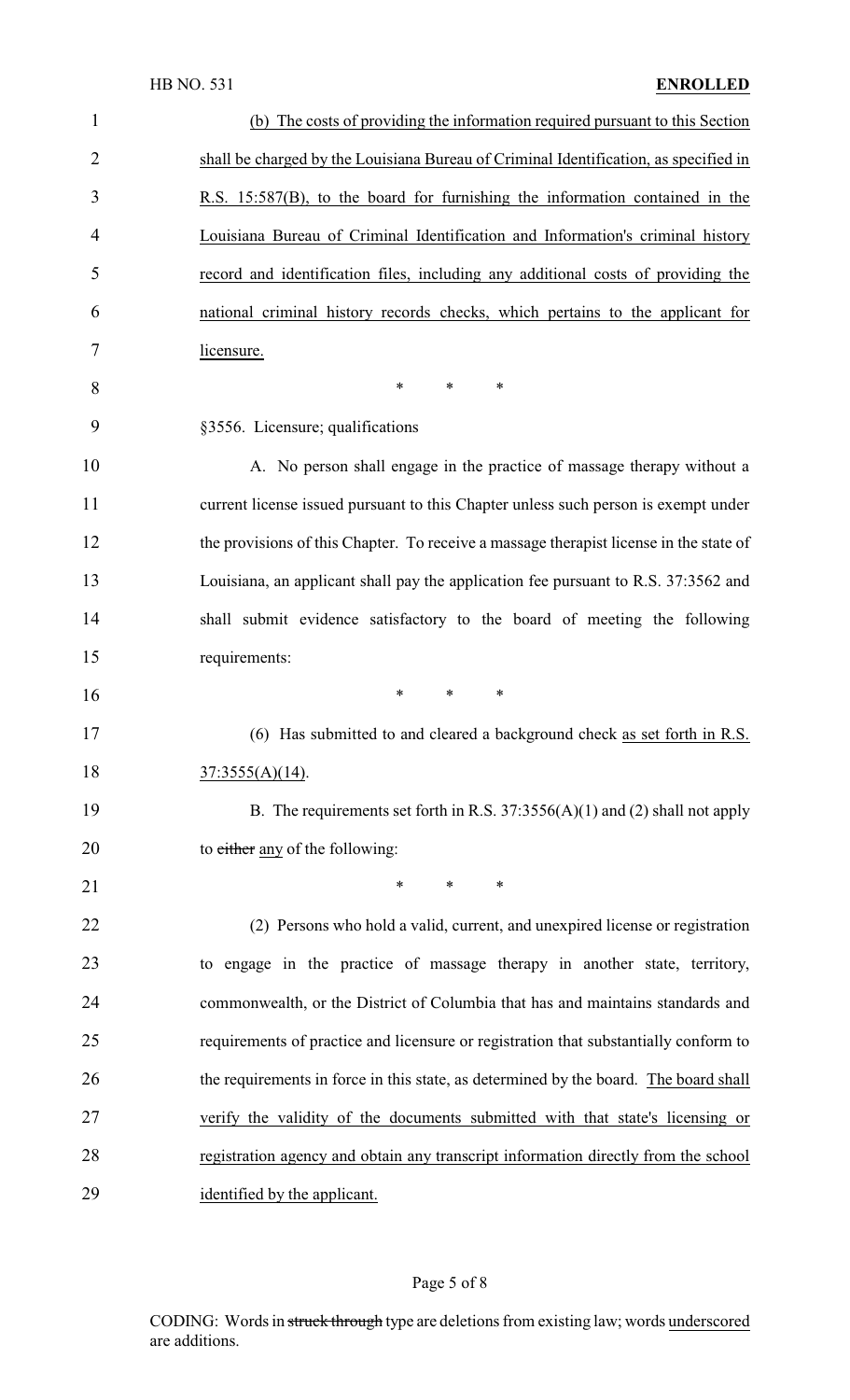#### HB NO. 531 **ENROLLED**

| $\mathbf{1}$   | (3) Persons who are active or retired military personnel and relocate to this           |
|----------------|-----------------------------------------------------------------------------------------|
| $\overline{2}$ | state or his spouse who possesses a license from another state with substantially       |
| 3              | equivalent licensing requirements pursuant to the provisions of this Chapter.           |
| $\overline{4}$ | *<br>*<br>∗                                                                             |
| 5              | D. The board shall issue and deliver, by United States Postal Service or any            |
| 6              | other delivery option, a license to each person who meets the qualifications provided   |
| 7              | for in this Section upon payment of the professional license fee provided pursuant      |
| 8              | to R.S. 37:3562. The license shall include a recent photo of the licensee. The board    |
| 9              | may deliver a license by electronic transmission if the license contains the licensee's |
| 10             | current photo and an electronic watermark or unique QR barcode. The license, in the     |
| 11             | form of a Licensed Massage Therapist Identification Card (LMT-ID Card), which           |
| 12             | contains an available anti-copy watermark or lamination, shall grants grant all         |
| 13             | professional rights, honors, and privileges to the licensed massage therapist.          |
| 14             | *<br>*<br>∗                                                                             |
| 15             | §3561. License renewal requirements                                                     |
| 16             | A.(1) Each license shall be renewed annually, on or before its expiration date          |
| 17             | by submitting a renewal application form, payment of the renewal fee specified in       |
| 18             | R.S. 37:3562, and providing evidence that the licensee has completed continuing         |
| 19             | education requirements, as established by rule of the board.                            |
| 20             | Beginning with the renewal cycle of April 1, 2022, any excess<br>(2)(a)                 |
| 21             | continuing education credits may be applied to the following year only after a          |
| 22             | licensee has satisfied the license renewal requirements.                                |
| 23             | (b) In the renewal cycle beginning April 1, 2022, and in this cycle only, each          |
| 24             | renewing applicant shall submit to a state and federal background check as described    |
| 25             | in R.S. $37:3555(A)(14)$ . In order to renew, an applicant must not have pled guilty    |
| 26             | to or been convicted of any sex-related crime, crime of violence, or crime related to   |
| 27             | the practice of massage therapy.                                                        |
| 28             | $\ast$<br>∗<br>$\ast$                                                                   |

# Page 6 of 8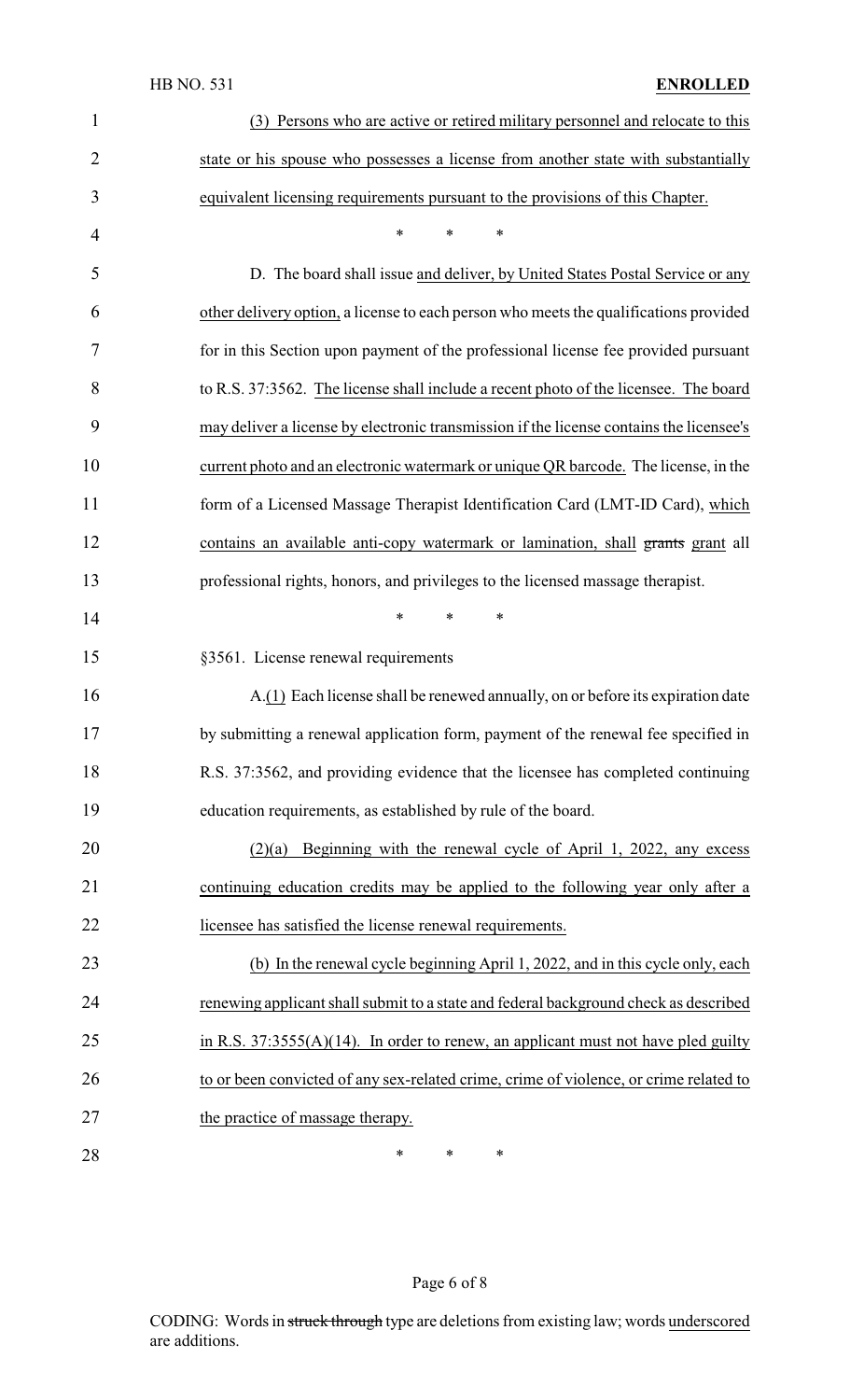| $\mathbf{1}$ | §3563. Grounds for discipline                                                          |
|--------------|----------------------------------------------------------------------------------------|
| 2            | *<br>*<br>∗                                                                            |
| 3            | E. The board shall perform a review of any massage therapist that has been             |
| 4            | disciplined in accordance with this Section within one calendar year of the infraction |
| 5            | or reinstatement of license. The board shall immediately suspend a license pending     |
| 6            | a disciplinary hearing for any review of a massage therapist that reveals any          |
| 7            | violations of this Section.                                                            |
| 8            | F. The board shall perform an inspection of any massage establishment that             |
| 9            | has been disciplined in accordance with this Section within one calendar year of the   |
| 10           | infraction or reinstatement of license. The board shall immediately suspend a license  |
| 11           | or registration of such an establishment upon the establishment's failure of a         |
| 12           | follow-up inspection indicating continued or new violations of this Section, pending   |
| 13           | a disciplinary hearing.                                                                |
| 14           | G. The board shall impose a fine or penalty on massage establishments that             |
| 15           | continue to operate without a license. The board shall promulgate in rule the amount   |
| 16           | of the fine or penalty to be incurred.                                                 |
| 17           | ∗<br>∗<br>∗                                                                            |
| 18           | §3568. Human trafficking training                                                      |
| 19           | A. The board shall provide training opportunities for its board members,               |
| 20           | staff, and contract inspectors to help identify signs of human trafficking. The        |
| 21           | training opportunities required pursuant to this Subsection shall commence no later    |
| 22           | than ninety days following the effective date of this Part and continue on at least an |
| 23           | annual basis thereafter. Failure to participate in the training shall be grounds for   |
| 24           | removal of any board member, disciplinary action up to termination of employment       |
| 25           | for any staff person, or the termination of the contract of an inspector.              |
| 26           | B. The board shall coordinate with law enforcement agencies and other                  |
| 27           | stakeholders to help identify and address any illicit activity related to human        |
| 28           | trafficking in the massage industry.                                                   |